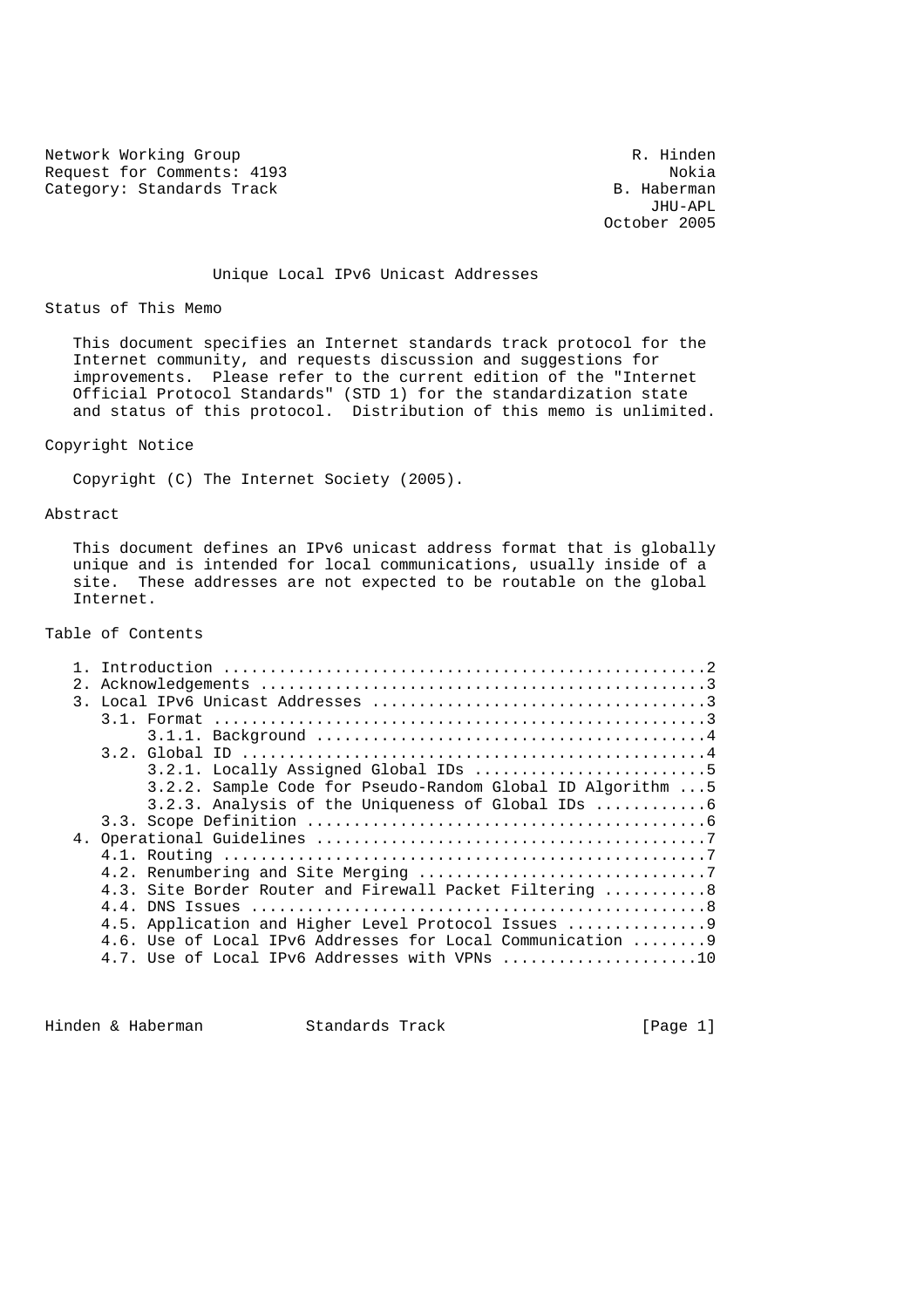|  | 5.1. From the Standpoint of the Internet 11 |
|--|---------------------------------------------|
|  | 5.2. From the Standpoint of a Site 11       |
|  |                                             |
|  |                                             |
|  |                                             |
|  |                                             |
|  |                                             |
|  |                                             |
|  |                                             |
|  |                                             |

#### 1. Introduction

 This document defines an IPv6 unicast address format that is globally unique and is intended for local communications [IPV6]. These addresses are called Unique Local IPv6 Unicast Addresses and are abbreviated in this document as Local IPv6 addresses. They are not expected to be routable on the global Internet. They are routable inside of a more limited area such as a site. They may also be routed between a limited set of sites.

Local IPv6 unicast addresses have the following characteristics:

- Globally unique prefix (with high probability of uniqueness).
- Well-known prefix to allow for easy filtering at site boundaries.
- Allow sites to be combined or privately interconnected without creating any address conflicts or requiring renumbering of interfaces that use these prefixes.
- Internet Service Provider independent and can be used for communications inside of a site without having any permanent or intermittent Internet connectivity.
- If accidentally leaked outside of a site via routing or DNS, there is no conflict with any other addresses.
- In practice, applications may treat these addresses like global scoped addresses.

 This document defines the format of Local IPv6 addresses, how to allocate them, and usage considerations including routing, site border routers, DNS, application support, VPN usage, and guidelines for how to use for local communication inside a site.

Hinden & Haberman Standards Track [Page 2]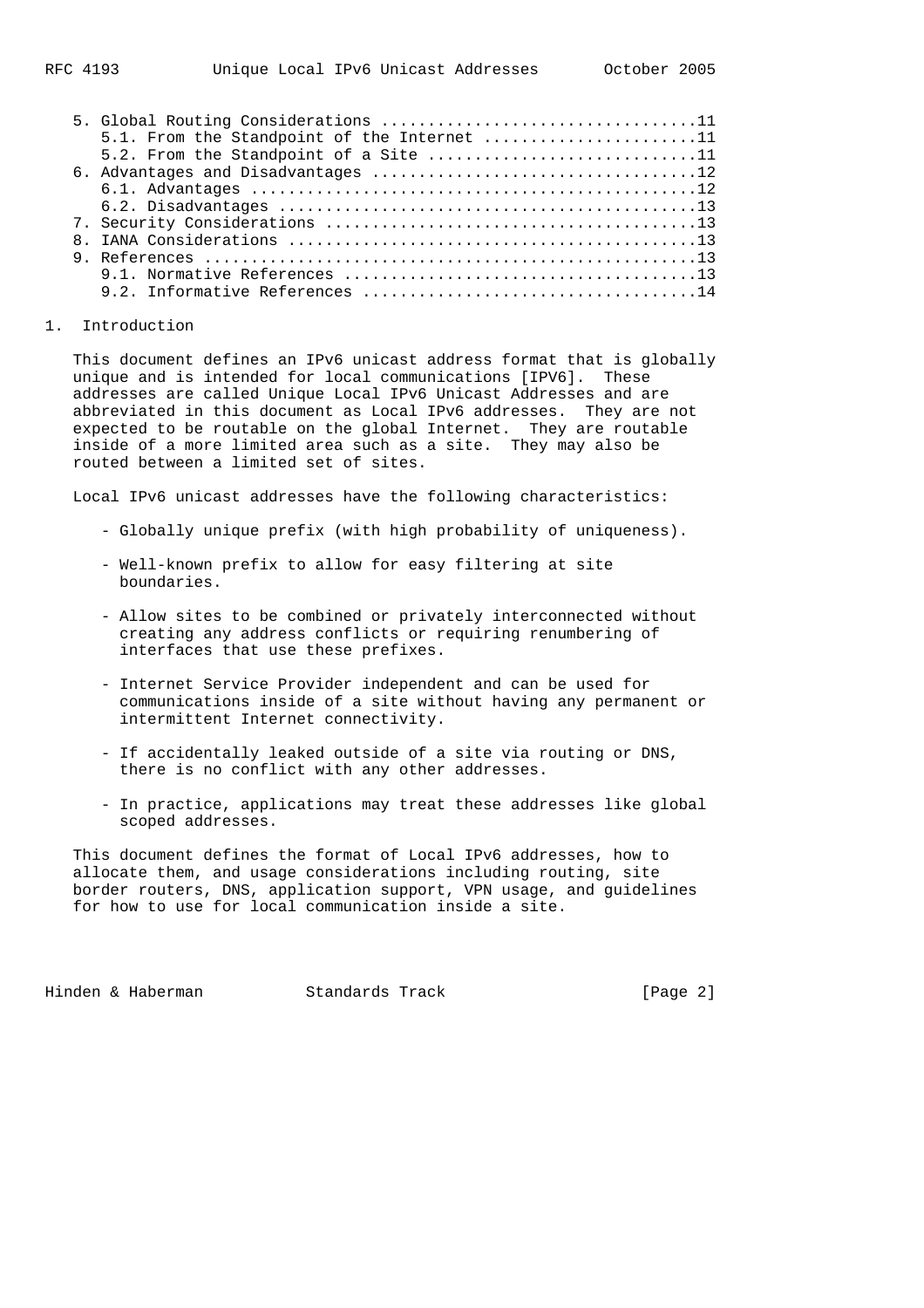The key words "MUST", "MUST NOT", "REQUIRED", "SHALL", "SHALL NOT", "SHOULD", "SHOULD NOT", "RECOMMENDED", "MAY", and "OPTIONAL" in this document are to be interpreted as described in [RFC2119].

2. Acknowledgements

 The underlying idea of creating Local IPv6 addresses described in this document has been proposed a number of times by a variety of people. The authors of this document do not claim exclusive credit. Credit goes to Brian Carpenter, Christian Huitema, Aidan Williams, Andrew White, Charlie Perkins, and many others. The authors would also like to thank Brian Carpenter, Charlie Perkins, Harald Alvestrand, Keith Moore, Margaret Wasserman, Shannon Behrens, Alan Beard, Hans Kruse, Geoff Huston, Pekka Savola, Christian Huitema, Tim Chown, Steve Bellovin, Alex Zinin, Tony Hain, Bill Fenner, Sam Hartman, and Elwyn Davies for their comments and suggestions on this document.

3. Local IPv6 Unicast Addresses

#### 3.1. Format

 The Local IPv6 addresses are created using a pseudo-randomly allocated global ID. They have the following format:

| 7 bits  1  40 bits               | 16 bits | 64 bits      |
|----------------------------------|---------|--------------|
| Prefix  L  Global ID   Subnet ID |         | Interface ID |
|                                  |         |              |

#### Where:

| Prefix       | FC00::/7 prefix to identify Local IPv6 unicast<br>addresses.                                                                         |
|--------------|--------------------------------------------------------------------------------------------------------------------------------------|
| L            | Set to 1 if the prefix is locally assigned.<br>Set to 0 may be defined in the future. See<br>Section 3.2 for additional information. |
| Global ID    | 40-bit global identifier used to create a<br>globally unique prefix. See Section 3.2 for<br>additional information.                  |
| Subnet ID    | 16-bit Subnet ID is an identifier of a subnet<br>within the site.                                                                    |
| Interface ID | 64-bit Interface ID as defined in [ADDARCH].                                                                                         |

Hinden & Haberman Standards Track [Page 3]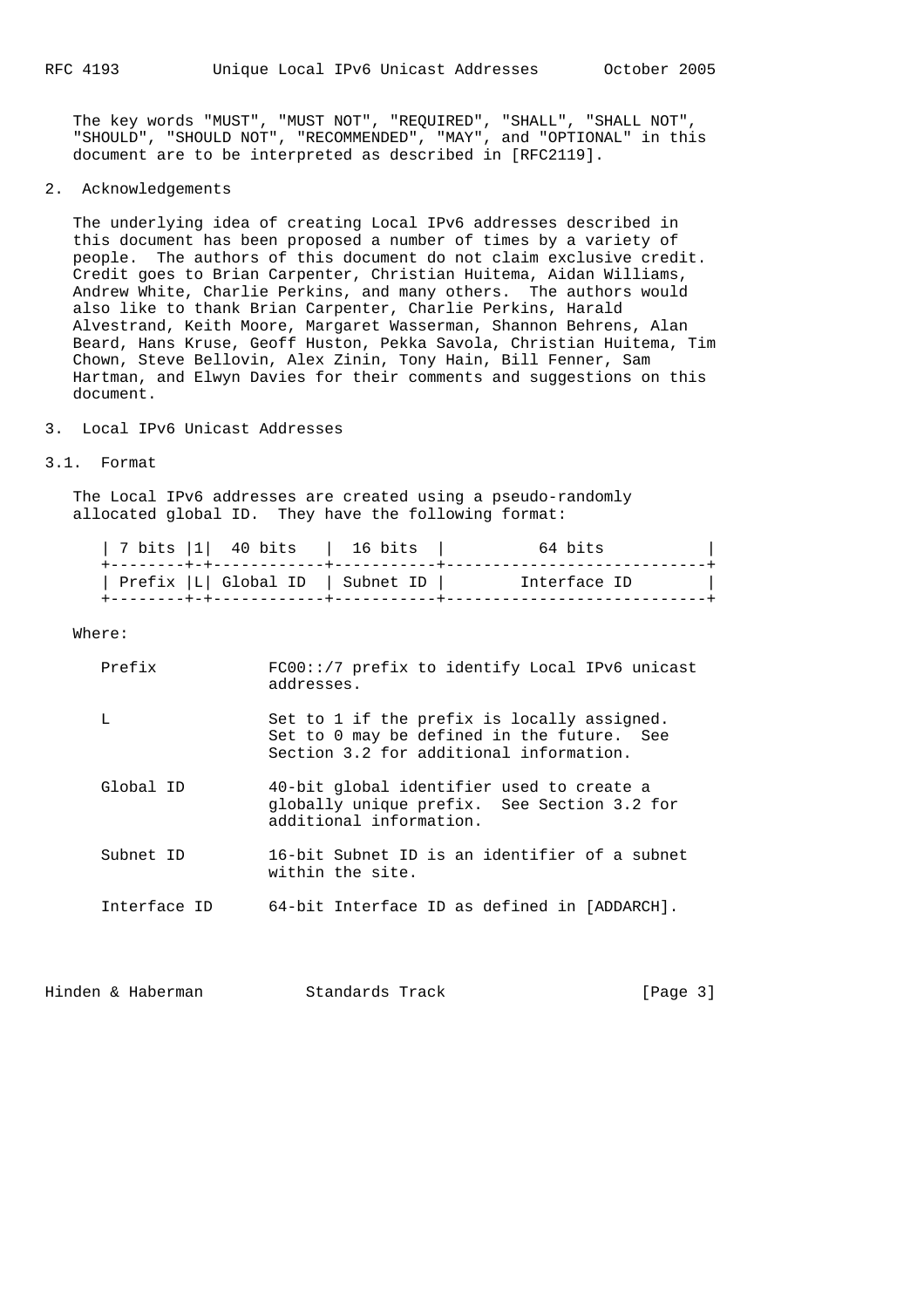## 3.1.1. Background

 There were a range of choices available when choosing the size of the prefix and Global ID field length. There is a direct tradeoff between having a Global ID field large enough to support foreseeable future growth and not using too much of the IPv6 address space needlessly. A reasonable way of evaluating a specific field length is to compare it to a projected 2050 world population of 9.3 billion [POPUL] and the number of resulting /48 prefixes per person. A range of prefix choices is shown in the following table:

| Prefix | Global ID | Number of             | Prefixes   | % of IPv6     |
|--------|-----------|-----------------------|------------|---------------|
|        | Length    | /48 Prefixes          | per Person | Address Space |
| /11    | 37        | 137, 438, 953, 472    | 15         | $0.049$ $%$   |
|        |           |                       |            |               |
| /10    | 38        | 274,877,906,944       | 30         | 0.098         |
| /9     | 39        | 549, 755, 813, 888    | 59         | 0.195%        |
| /8     | 40        | 1,099,511,627,776     | 118        | $0.391$ $%$   |
| 7 /    | 41        | 2, 199, 023, 255, 552 | 236        | 0.781%        |
| / 6    | 42        | 4,398,046,511,104     | 473        | 1.563%        |

 A very high utilization ratio of these allocations can be assumed because the Global ID field does not require internal structure, and there is no reason to be able to aggregate the prefixes.

 The authors believe that a /7 prefix resulting in a 41-bit Global ID space (including the L bit) is a good choice. It provides for a large number of assignments (i.e., 2.2 trillion) and at the same time uses less than .8% of the total IPv6 address space. It is unlikely that this space will be exhausted. If more than this were to be needed, then additional IPv6 address space could be allocated for this purpose.

## 3.2. Global ID

 The allocation of Global IDs is pseudo-random [RANDOM]. They MUST NOT be assigned sequentially or with well-known numbers. This is to ensure that there is not any relationship between allocations and to help clarify that these prefixes are not intended to be routed globally. Specifically, these prefixes are not designed to aggregate.

 This document defines a specific local method to allocate Global IDs, indicated by setting the L bit to 1. Another method, indicated by clearing the L bit, may be defined later. Apart from the allocation method, all Local IPv6 addresses behave and are treated identically.

Hinden & Haberman Standards Track [Page 4]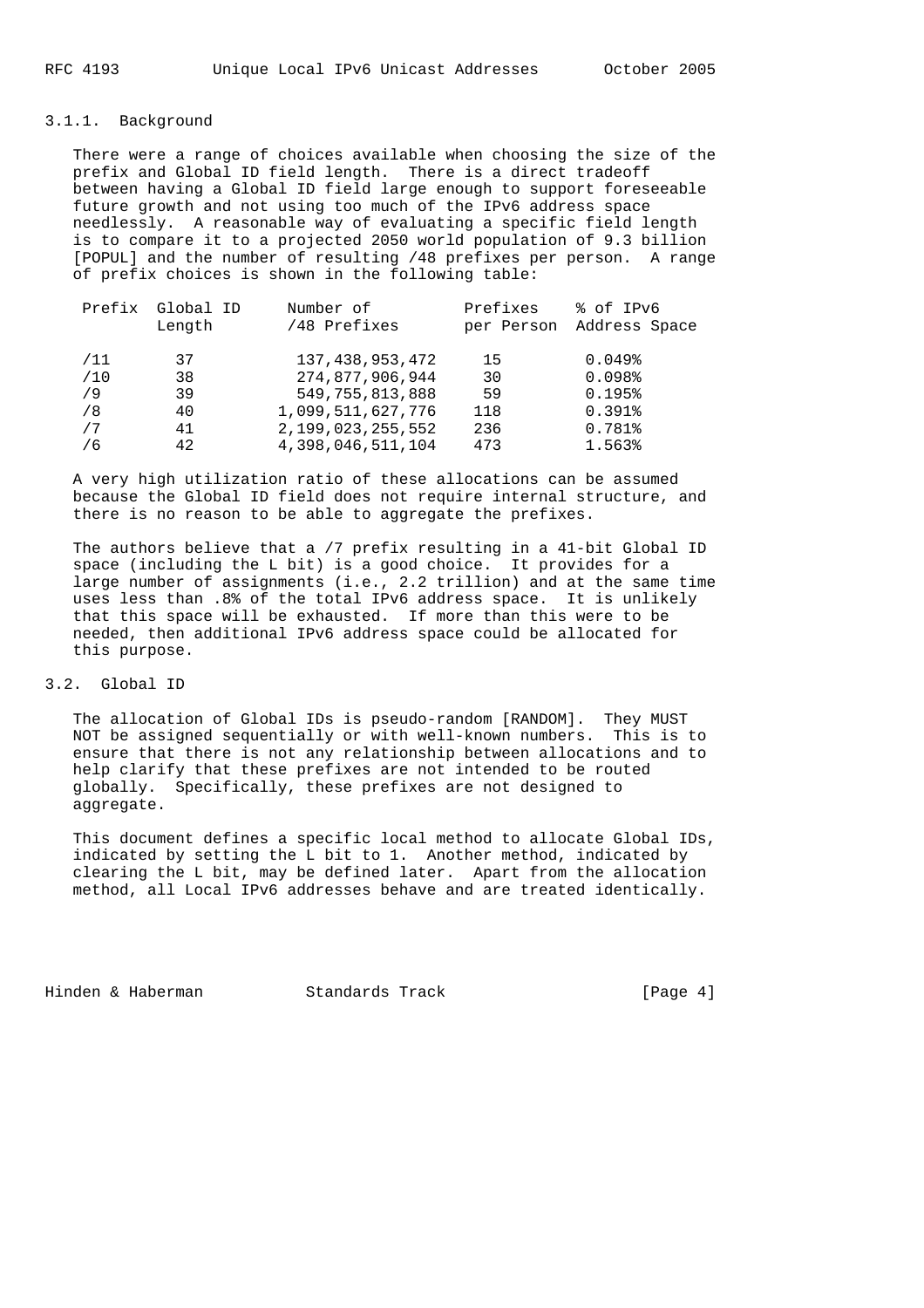The local assignments are self-generated and do not need any central coordination or assignment, but have an extremely high probability of being unique.

3.2.1. Locally Assigned Global IDs

 Locally assigned Global IDs MUST be generated with a pseudo-random algorithm consistent with [RANDOM]. Section 3.2.2 describes a suggested algorithm. It is important that all sites generating Global IDs use a functionally similar algorithm to ensure there is a high probability of uniqueness.

 The use of a pseudo-random algorithm to generate Global IDs in the locally assigned prefix gives an assurance that any network numbered using such a prefix is highly unlikely to have that address space clash with any other network that has another locally assigned prefix allocated to it. This is a particularly useful property when considering a number of scenarios including networks that merge, overlapping VPN address space, or hosts mobile between such networks.

3.2.2. Sample Code for Pseudo-Random Global ID Algorithm

 The algorithm described below is intended to be used for locally assigned Global IDs. In each case the resulting global ID will be used in the appropriate prefix as defined in Section 3.2.

- 1) Obtain the current time of day in 64-bit NTP format [NTP].
- 2) Obtain an EUI-64 identifier from the system running this algorithm. If an EUI-64 does not exist, one can be created from a 48-bit MAC address as specified in [ADDARCH]. If an EUI-64 cannot be obtained or created, a suitably unique identifier, local to the node, should be used (e.g., system serial number).
- 3) Concatenate the time of day with the system-specific identifier in order to create a key.
- 4) Compute an SHA-1 digest on the key as specified in [FIPS, SHA1]; the resulting value is 160 bits.
- 5) Use the least significant 40 bits as the Global ID.
- 6) Concatenate FC00::/7, the L bit set to 1, and the 40-bit Global ID to create a Local IPv6 address prefix.

 This algorithm will result in a Global ID that is reasonably unique and can be used to create a locally assigned Local IPv6 address prefix.

Hinden & Haberman Standards Track [Page 5]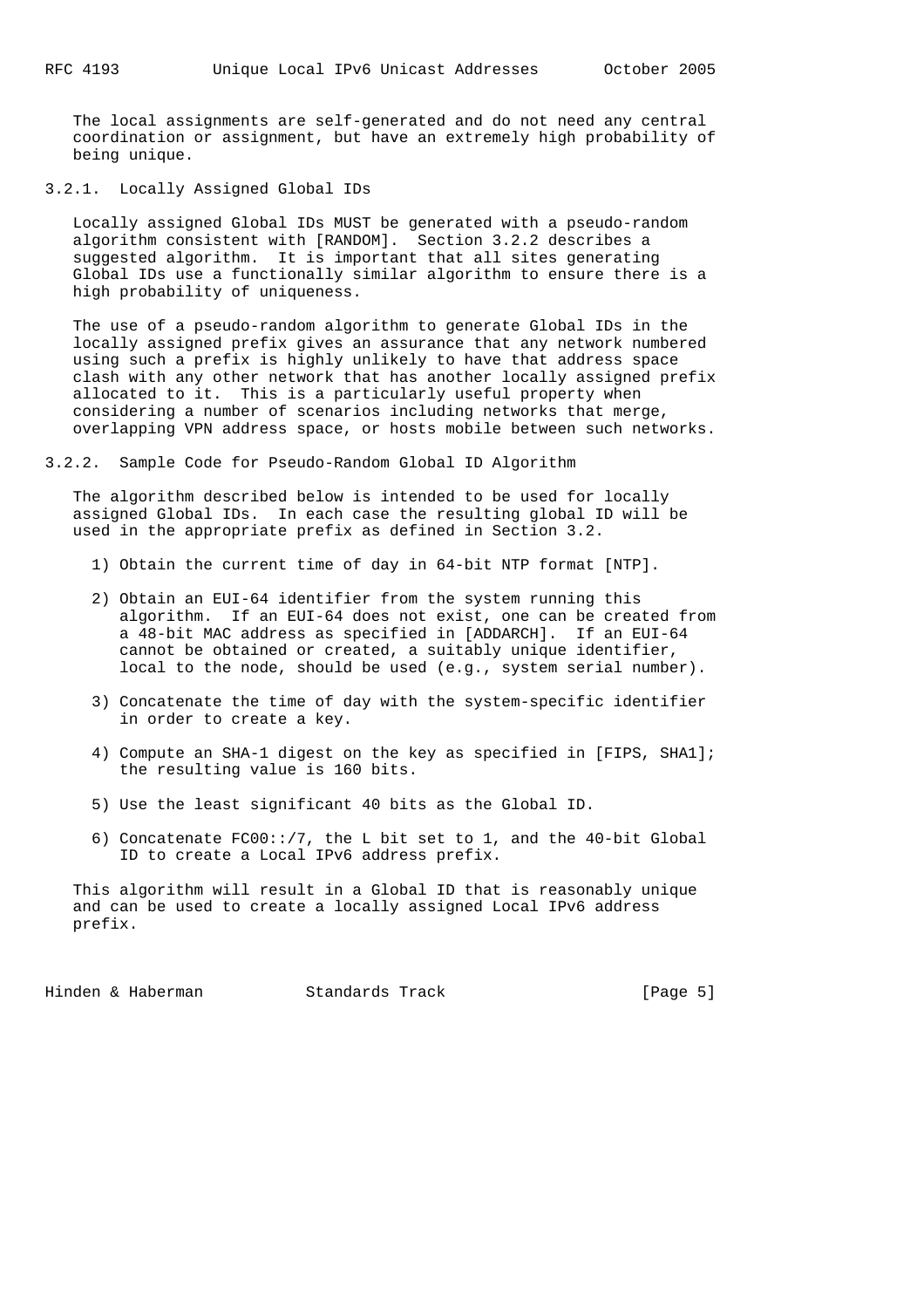3.2.3. Analysis of the Uniqueness of Global IDs

 The selection of a pseudo random Global ID is similar to the selection of an SSRC identifier in RTP/RTCP defined in Section 8.1 of [RTP]. This analysis is adapted from that document.

 Since Global IDs are chosen randomly (and independently), it is possible that separate networks have chosen the same Global ID. For any given network, with one or more random Global IDs, that has inter-connections to other such networks, having a total of N such IDs, the probability that two or more of these IDs will collide can be approximated using the formula:

 $P = 1 - exp(-N^*2 / 2^* (L+1))$ 

 where P is the probability of collision, N is the number of interconnected Global IDs, and L is the length of the Global ID.

 The following table shows the probability of a collision for a range of connections using a 40-bit Global ID field.

| Probability of Collision |
|--------------------------|
| $1.81*10^{\lambda} - 12$ |
| $4.54*10^{\sim}-11$      |
| $4.54*10^{\sim} -09$     |
| $4.54*10^{\sim} - 07$    |
| $4.54*10^{\sim} - 05$    |
|                          |

 Based on this analysis, the uniqueness of locally generated Global IDs is adequate for sites planning a small to moderate amount of inter-site communication using locally generated Global IDs.

# 3.3. Scope Definition

 By default, the scope of these addresses is global. That is, they are not limited by ambiguity like the site-local addresses defined in [ADDARCH]. Rather, these prefixes are globally unique, and as such, their applicability is greater than site-local addresses. Their limitation is in the routability of the prefixes, which is limited to a site and any explicit routing agreements with other sites to propagate them (also see Section 4.1). Also, unlike site-locals, a site may have more than one of these prefixes and use them at the same time.

Hinden & Haberman Standards Track [Page 6]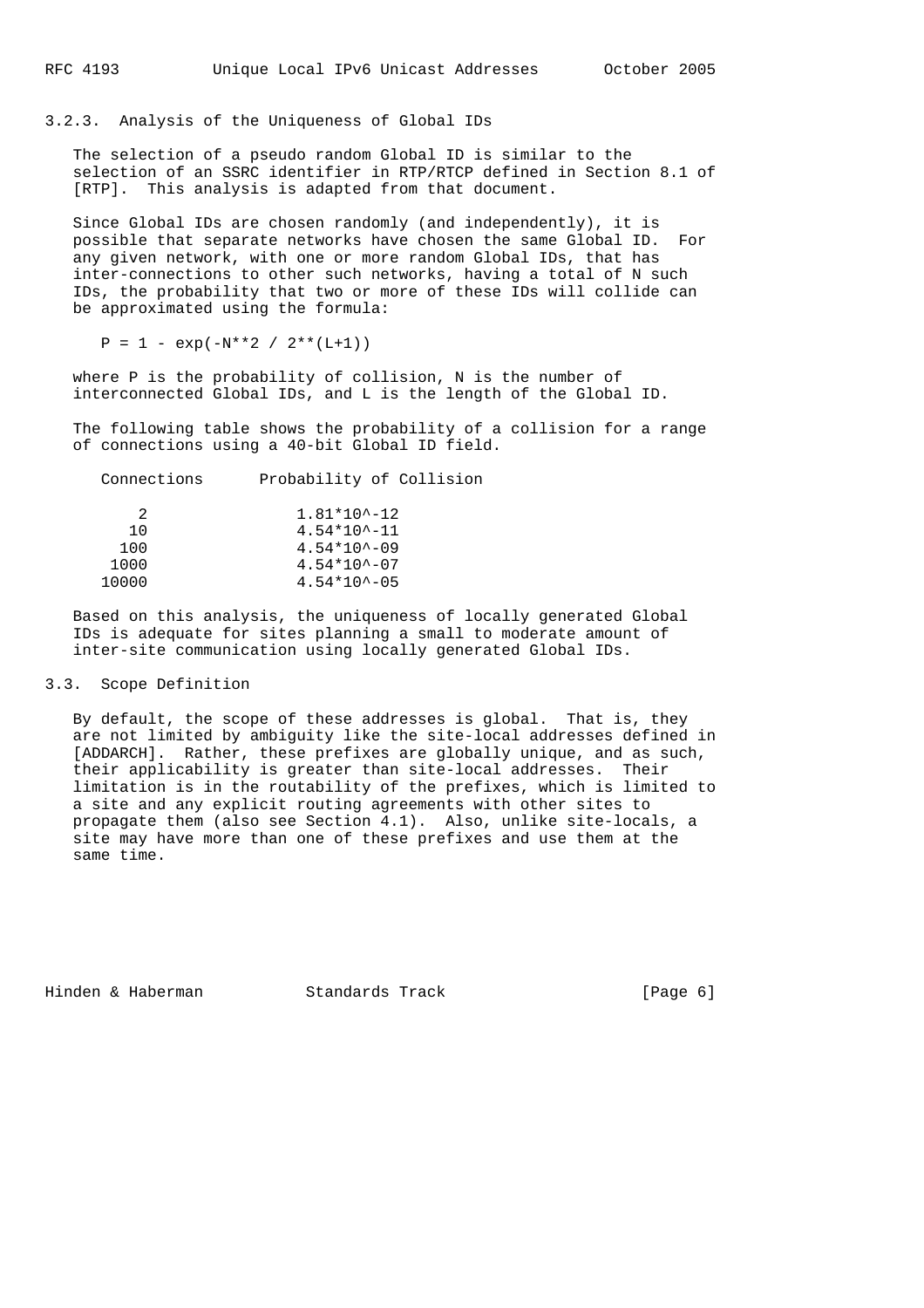## 4. Operational Guidelines

 The guidelines in this section do not require any change to the normal routing and forwarding functionality in an IPv6 host or router. These are configuration and operational usage guidelines.

### 4.1. Routing

 Local IPv6 addresses are designed to be routed inside of a site in the same manner as other types of unicast addresses. They can be carried in any IPv6 routing protocol without any change.

 It is expected that they would share the same Subnet IDs with provider-based global unicast addresses, if they were being used concurrently [GLOBAL].

 The default behavior of exterior routing protocol sessions between administrative routing regions must be to ignore receipt of and not advertise prefixes in the FC00::/7 block. A network operator may specifically configure prefixes longer than FC00::/7 for inter-site communication.

 If BGP is being used at the site border with an ISP, the default BGP configuration must filter out any Local IPv6 address prefixes, both incoming and outgoing. It must be set both to keep any Local IPv6 address prefixes from being advertised outside of the site as well as to keep these prefixes from being learned from another site. The exception to this is if there are specific /48 or longer routes created for one or more Local IPv6 prefixes.

 For link-state IGPs, it is suggested that a site utilizing IPv6 local address prefixes be contained within one IGP domain or area. By containing an IPv6 local address prefix to a single link-state area or domain, the distribution of prefixes can be controlled.

# 4.2. Renumbering and Site Merging

 The use of Local IPv6 addresses in a site results in making communication that uses these addresses independent of renumbering a site's provider-based global addresses.

 When merging multiple sites, the addresses created with these prefixes are unlikely to need to be renumbered because all of the addresses have a high probability of being unique. Routes for each specific prefix would have to be configured to allow routing to work correctly between the formerly separate sites.

Hinden & Haberman Standards Track [Page 7]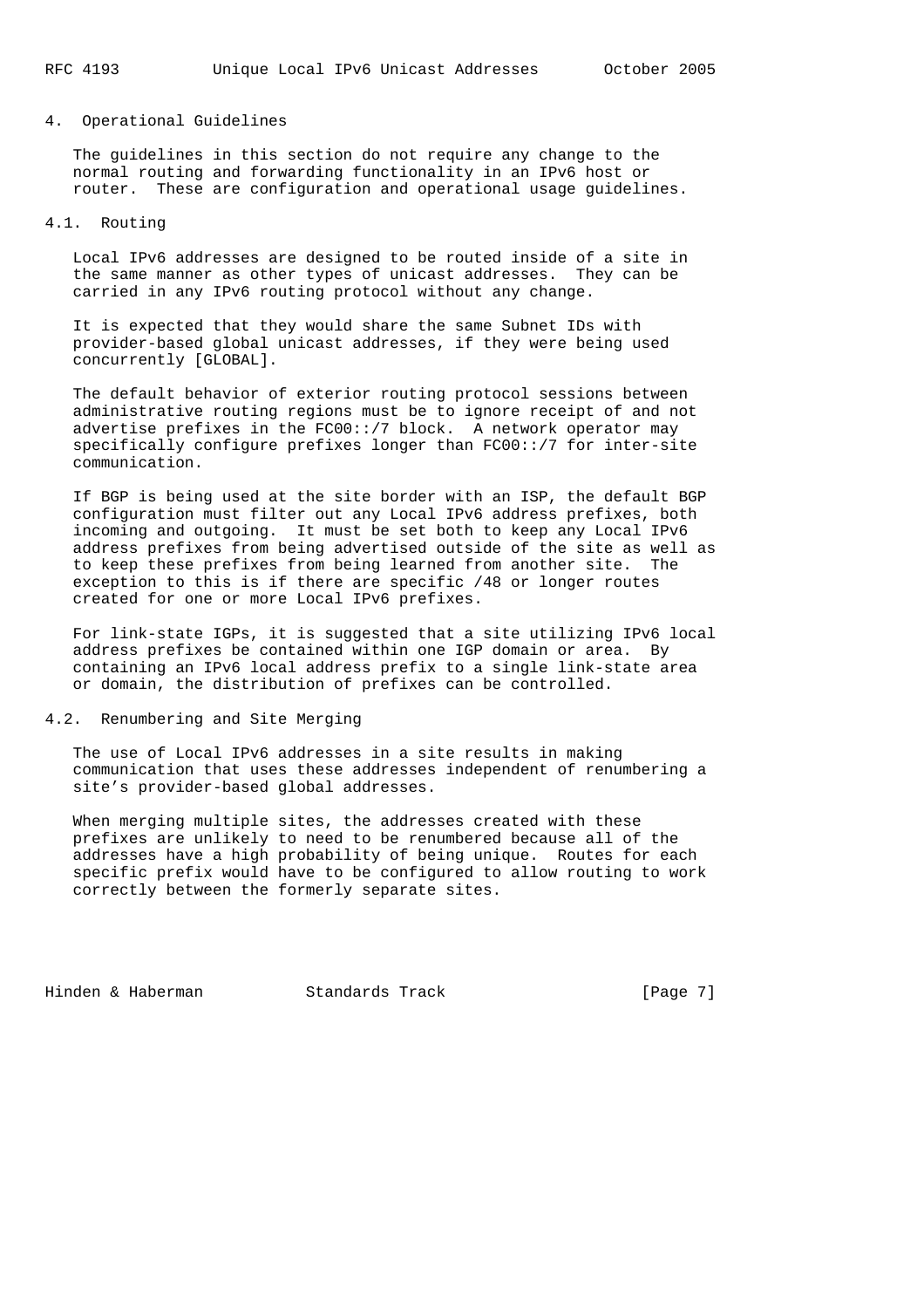## 4.3. Site Border Router and Firewall Packet Filtering

 While no serious harm will be done if packets with these addresses are sent outside of a site via a default route, it is recommended that routers be configured by default to keep any packets with Local IPv6 addresses from leaking outside of the site and to keep any site prefixes from being advertised outside of their site.

 Site border routers and firewalls should be configured to not forward any packets with Local IPv6 source or destination addresses outside of the site, unless they have been explicitly configured with routing information about specific /48 or longer Local IPv6 prefixes. This will ensure that packets with Local IPv6 destination addresses will not be forwarded outside of the site via a default route. The default behavior of these devices should be to install a "reject" route for these prefixes. Site border routers should respond with the appropriate ICMPv6 Destination Unreachable message to inform the source that the packet was not forwarded. [ICMPV6]. This feedback is important to avoid transport protocol timeouts.

 Routers that maintain peering arrangements between Autonomous Systems throughout the Internet should obey the recommendations for site border routers, unless configured otherwise.

# 4.4. DNS Issues

 At the present time, AAAA and PTR records for locally assigned local IPv6 addresses are not recommended to be installed in the global DNS.

 For background on this recommendation, one of the concerns about adding AAAA and PTR records to the global DNS for locally assigned Local IPv6 addresses stems from the lack of complete assurance that the prefixes are unique. There is a small possibility that the same locally assigned IPv6 Local addresses will be used by two different organizations both claiming to be authoritative with different contents. In this scenario, it is likely there will be a connection attempt to the closest host with the corresponding locally assigned IPv6 Local address. This may result in connection timeouts, connection failures indicated by ICMP Destination Unreachable messages, or successful connections to the wrong host. Due to this concern, adding AAAA records for these addresses to the global DNS is thought to be unwise.

 Reverse (address-to-name) queries for locally assigned IPv6 Local addresses MUST NOT be sent to name servers for the global DNS, due to the load that such queries would create for the authoritative name servers for the ip6.arpa zone. This form of query load is not specific to locally assigned Local IPv6 addresses; any current form

Hinden & Haberman Standards Track [Page 8]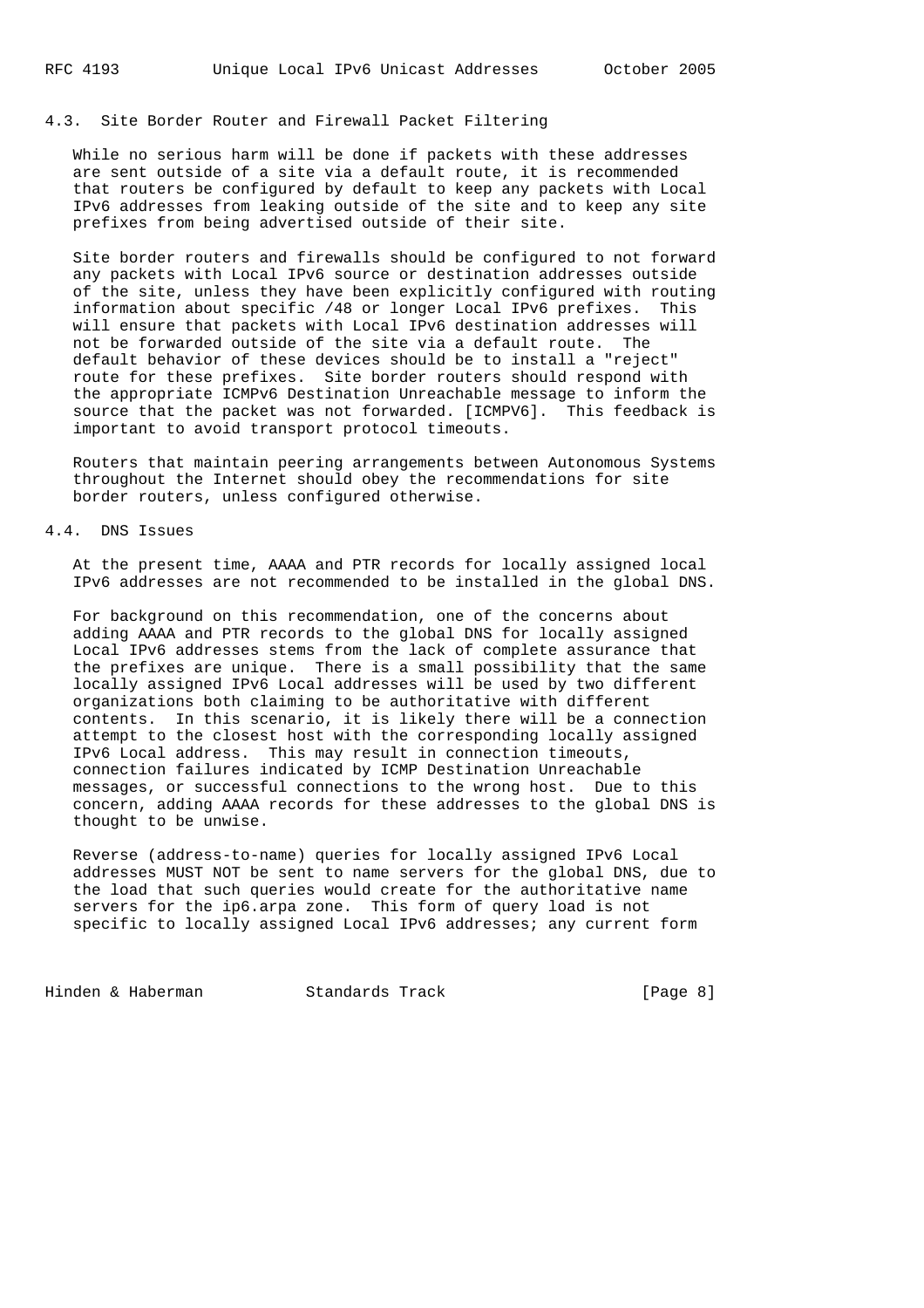of local addressing creates additional load of this kind, due to reverse queries leaking out of the site. However, since allowing such queries to escape from the site serves no useful purpose, there is no good reason to make the existing load problems worse.

 The recommended way to avoid sending such queries to nameservers for the global DNS is for recursive name server implementations to act as if they were authoritative for an empty d.f.ip6.arpa zone and return RCODE 3 for any such query. Implementations that choose this strategy should allow it to be overridden, but returning an RCODE 3 response for such queries should be the default, both because this will reduce the query load problem and also because, if the site administrator has not set up the reverse tree corresponding to the locally assigned IPv6 Local addresses in use, returning RCODE 3 is in fact the correct answer.

### 4.5. Application and Higher Level Protocol Issues

 Application and other higher level protocols can treat Local IPv6 addresses in the same manner as other types of global unicast addresses. No special handling is required. This type of address may not be reachable, but that is no different from other types of IPv6 global unicast address. Applications need to be able to handle multiple addresses that may or may not be reachable at any point in time. In most cases, this complexity should be hidden in APIs.

 From a host's perspective, the difference between Local IPv6 and other types of global unicast addresses shows up as different reachability and could be handled by default in that way. In some cases, it is better for nodes and applications to treat them differently from global unicast addresses. A starting point might be to give them preference over global unicast, but fall back to global unicast if a particular destination is found to be unreachable. Much of this behavior can be controlled by how they are allocated to nodes and put into the DNS. However, it is useful if a host can have both types of addresses and use them appropriately.

 Note that the address selection mechanisms of [ADDSEL], and in particular the policy override mechanism replacing default address selection, are expected to be used on a site where Local IPv6 addresses are configured.

4.6. Use of Local IPv6 Addresses for Local Communication

 Local IPv6 addresses, like global scope unicast addresses, are only assigned to nodes if their use has been enabled (via IPv6 address autoconfiguration [ADDAUTO], DHCPv6 [DHCP6], or manually). They are

Hinden & Haberman Standards Track [Page 9]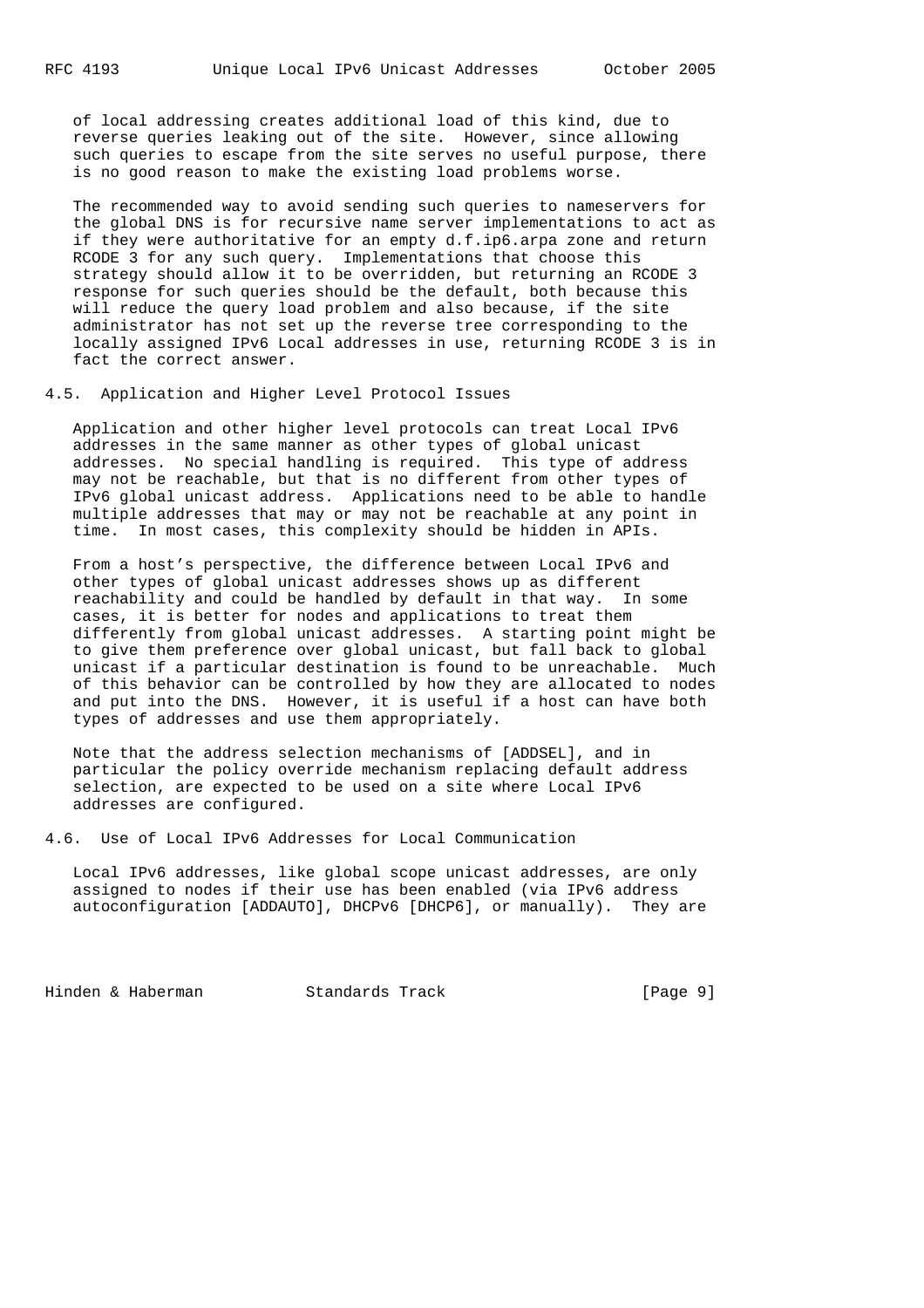not created automatically in the way that IPv6 link-local addresses are and will not appear or be used unless they are purposely configured.

 In order for hosts to autoconfigure Local IPv6 addresses, routers have to be configured to advertise Local IPv6 /64 prefixes in router advertisements, or a DHCPv6 server must have been configured to assign them. In order for a node to learn the Local IPv6 address of another node, the Local IPv6 address must have been installed in a naming system (e.g., DNS, proprietary naming system, etc.) For these reasons, controlling their usage in a site is straightforward.

 To limit the use of Local IPv6 addresses the following guidelines apply:

- Nodes that are to only be reachable inside of a site: The local DNS should be configured to only include the Local IPv6 addresses of these nodes. Nodes with only Local IPv6 addresses must not be installed in the global DNS.
- Nodes that are to be limited to only communicate with other nodes in the site: These nodes should be set to only autoconfigure Local IPv6 addresses via [ADDAUTO] or to only receive Local IPv6 addresses via [DHCP6]. Note: For the case where both global and Local IPv6 prefixes are being advertised on a subnet, this will require a switch in the devices to only autoconfigure Local IPv6 addresses.
	- Nodes that are to be reachable from inside of the site and from outside of the site: The DNS should be configured to include the global addresses of these nodes. The local DNS may be configured to also include the Local IPv6 addresses of these nodes.
	- Nodes that can communicate with other nodes inside of the site and outside of the site: These nodes should autoconfigure global addresses via [ADDAUTO] or receive global address via [DHCP6]. They may also obtain Local IPv6 addresses via the same mechanisms.

4.7. Use of Local IPv6 Addresses with VPNs

 Local IPv6 addresses can be used for inter-site Virtual Private Networks (VPN) if appropriate routes are set up. Because the addresses are unique, these VPNs will work reliably and without the need for translation. They have the additional property that they will continue to work if the individual sites are renumbered or merged.

Hinden & Haberman Standards Track [Page 10]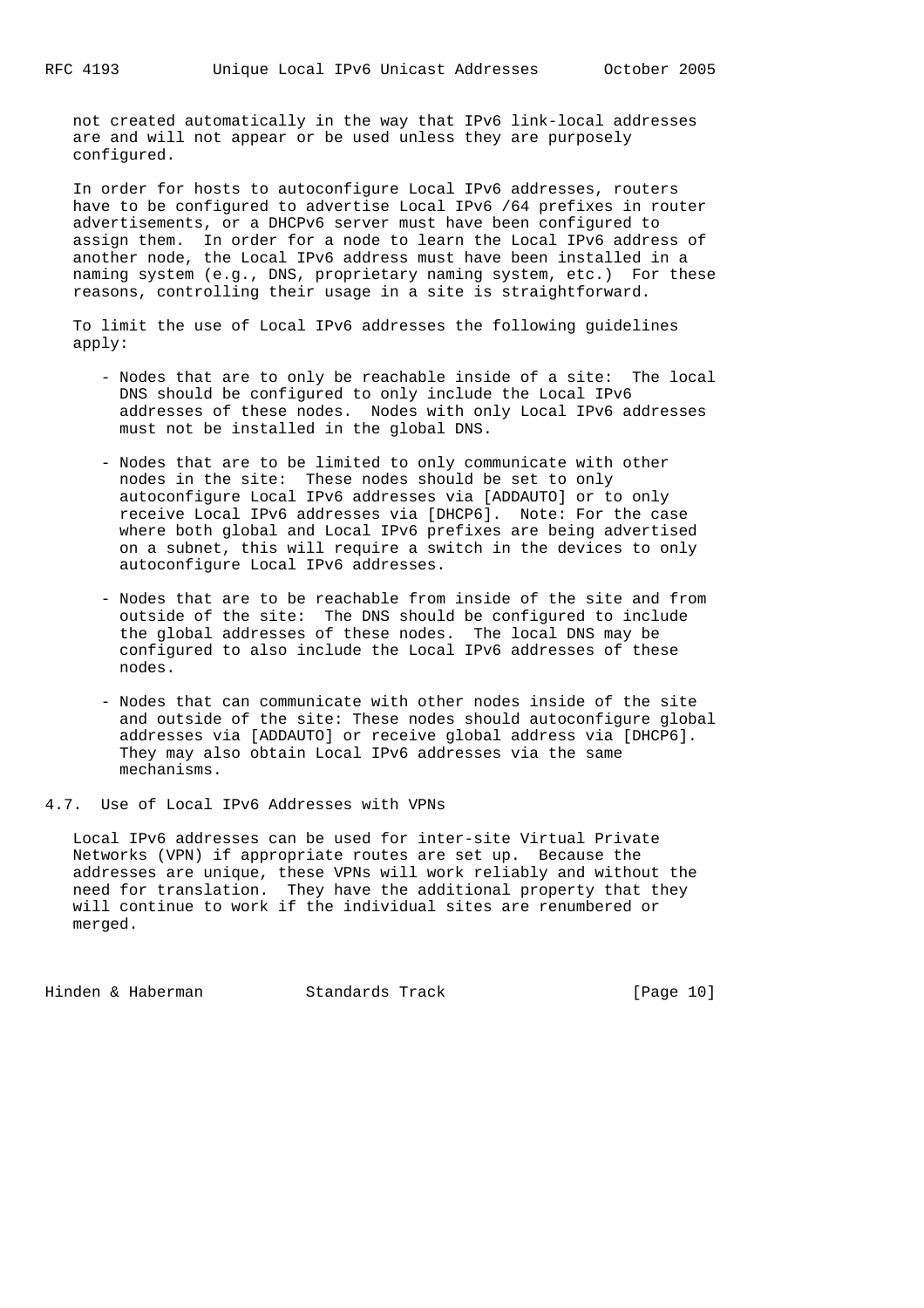## 5. Global Routing Considerations

 Section 4.1 provides operational guidelines that forbid default routing of local addresses between sites. Concerns were raised to the IPv6 working group and to the IETF as a whole that sites may attempt to use local addresses as globally routed provider independent addresses. This section describes why using local addresses as globally-routed provider-independent addresses is unadvisable.

## 5.1. From the Standpoint of the Internet

 There is a mismatch between the structure of IPv6 local addresses and the normal IPv6 wide area routing model. The /48 prefix of an IPv6 local addresses fits nowhere in the normal hierarchy of IPv6 unicast addresses. Normal IPv6 unicast addresses can be routed hierarchically down to physical subnet (link) level and only have to be flat-routed on the physical subnet. IPv6 local addresses would have to be flat-routed even over the wide area Internet.

 Thus, packets whose destination address is an IPv6 local address could be routed over the wide area only if the corresponding /48 prefix were carried by the wide area routing protocol in use, such as BGP. This contravenes the operational assumption that long prefixes will be aggregated into many fewer short prefixes, to limit the table size and convergence time of the routing protocol. If a network uses both normal IPv6 addresses [ADDARCH] and IPv6 local addresses, these types of addresses will certainly not aggregate with each other, since they differ from the most significant bit onwards. Neither will IPv6 local addresses aggregate with each other, due to their random bit patterns. This means that there would be a very significant operational penalty for attempting to use IPv6 local address prefixes generically with currently known wide area routing technology.

5.2. From the Standpoint of a Site

 There are a number of design factors in IPv6 local addresses that reduce the likelihood that IPv6 local addresses will be used as arbitrary global unicast addresses. These include:

 - The default rules to filter packets and routes make it very difficult to use IPv6 local addresses for arbitrary use across the Internet. For a site to use them as general purpose unicast addresses, it would have to make sure that the default rules were not being used by all other sites and intermediate ISPs used for their current and future communication.

Hinden & Haberman Standards Track [Page 11]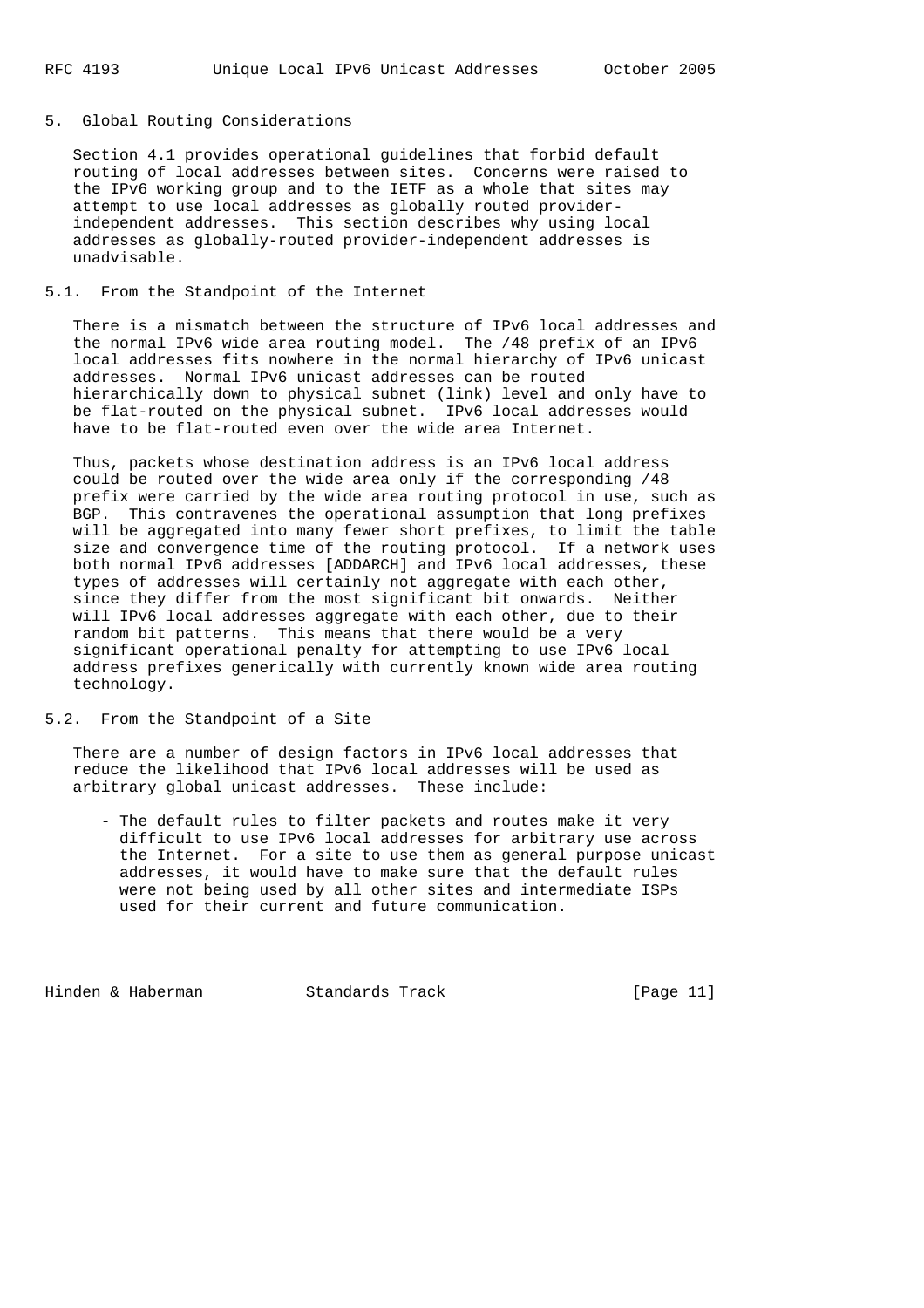- They are not mathematically guaranteed to be unique and are not registered in public databases. Collisions, while highly unlikely, are possible and a collision can compromise the integrity of the communications. The lack of public registration creates operational problems.
- The addresses are allocated randomly. If a site had multiple prefixes that it wanted to be used globally, the cost of advertising them would be very high because they could not be aggregated.
- They have a long prefix (i.e., /48) so a single local address prefix doesn't provide enough address space to be used exclusively by the largest organizations.
- 6. Advantages and Disadvantages

### 6.1. Advantages

This approach has the following advantages:

- Provides Local IPv6 prefixes that can be used independently of any provider-based IPv6 unicast address allocations. This is useful for sites not always connected to the Internet or sites that wish to have a distinct prefix that can be used to localize traffic inside of the site.
- Applications can treat these addresses in an identical manner as any other type of global IPv6 unicast addresses.
- Sites can be merged without any renumbering of the Local IPv6 addresses.
- Sites can change their provider-based IPv6 unicast address without disrupting any communication that uses Local IPv6 addresses.
- Well-known prefix that allows for easy filtering at site boundary.
- Can be used for inter-site VPNs.
- If accidently leaked outside of a site via routing or DNS, there is no conflict with any other addresses.

Hinden & Haberman Standards Track [Page 12]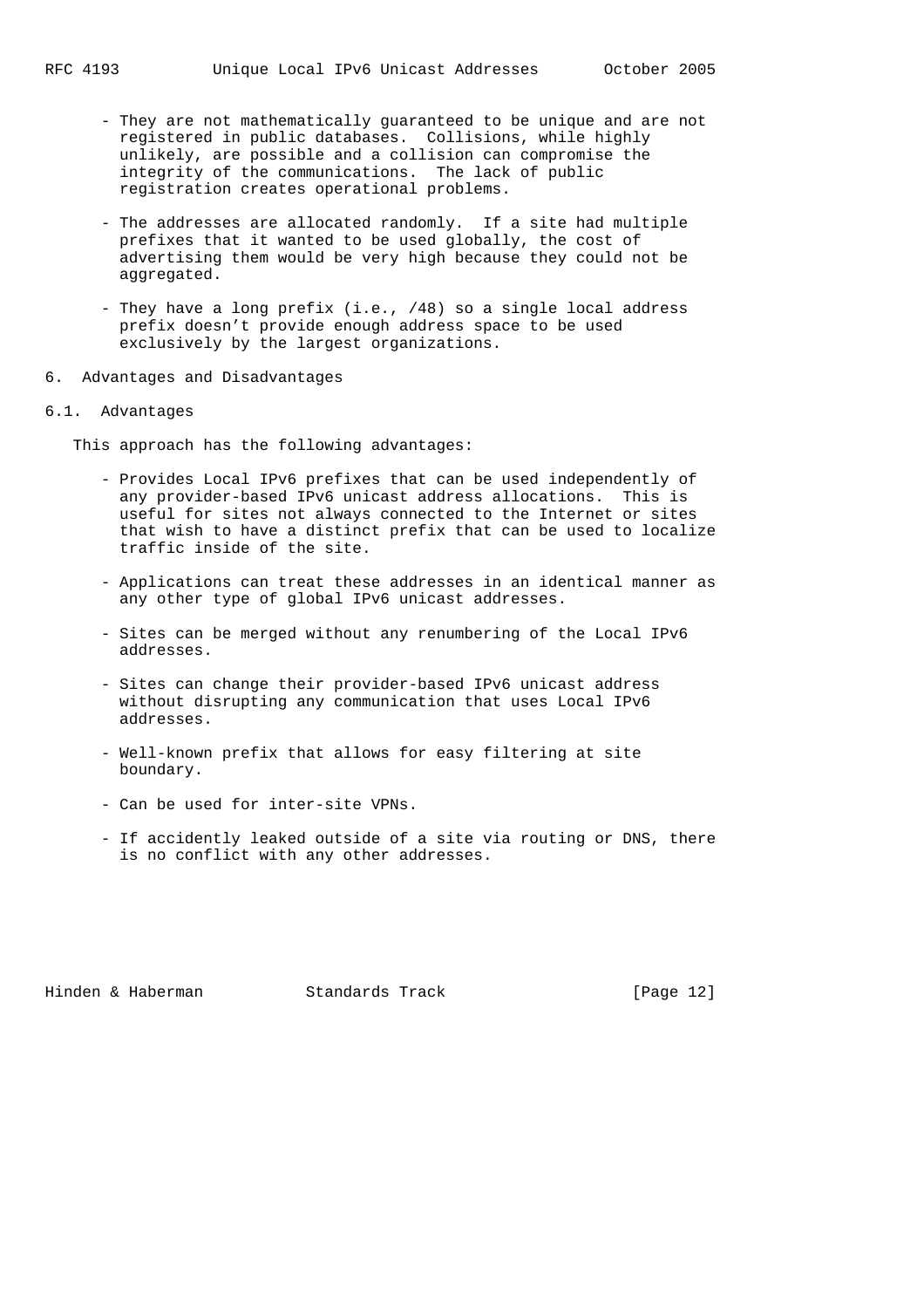### 6.2. Disadvantages

This approach has the following disadvantages:

- Not possible to route Local IPv6 prefixes on the global Internet with current routing technology. Consequentially, it is necessary to have the default behavior of site border routers to filter these addresses.
- There is a very low probability of non-unique locally assigned Global IDs being generated by the algorithm in Section 3.2.3. This risk can be ignored for all practical purposes, but it leads to a theoretical risk of clashing address prefixes.
- 7. Security Considerations

 Local IPv6 addresses do not provide any inherent security to the nodes that use them. They may be used with filters at site boundaries to keep Local IPv6 traffic inside of the site, but this is no more or less secure than filtering any other type of global IPv6 unicast addresses.

 Local IPv6 addresses do allow for address-based security mechanisms, including IPsec, across end to end VPN connections.

8. IANA Considerations

The IANA has assigned the FC00::/7 prefix to "Unique Local Unicast".

- 9. References
- 9.1. Normative References
	- [ADDARCH] Hinden, R. and S. Deering, "Internet Protocol Version 6 (IPv6) Addressing Architecture", RFC 3513, April 2003.
	- [FIPS] "Federal Information Processing Standards Publication", (FIPS PUB) 180-1, Secure Hash Standard, 17 April 1995.
	- [GLOBAL] Hinden, R., Deering, S., and E. Nordmark, "IPv6 Global Unicast Address Format", RFC 3587, August 2003.
	- [ICMPV6] Conta, A. and S. Deering, "Internet Control Message Protocol (ICMPv6) for the Internet Protocol Version 6 (IPv6) Specification", RFC 2463, December 1998.

Hinden & Haberman Standards Track [Page 13]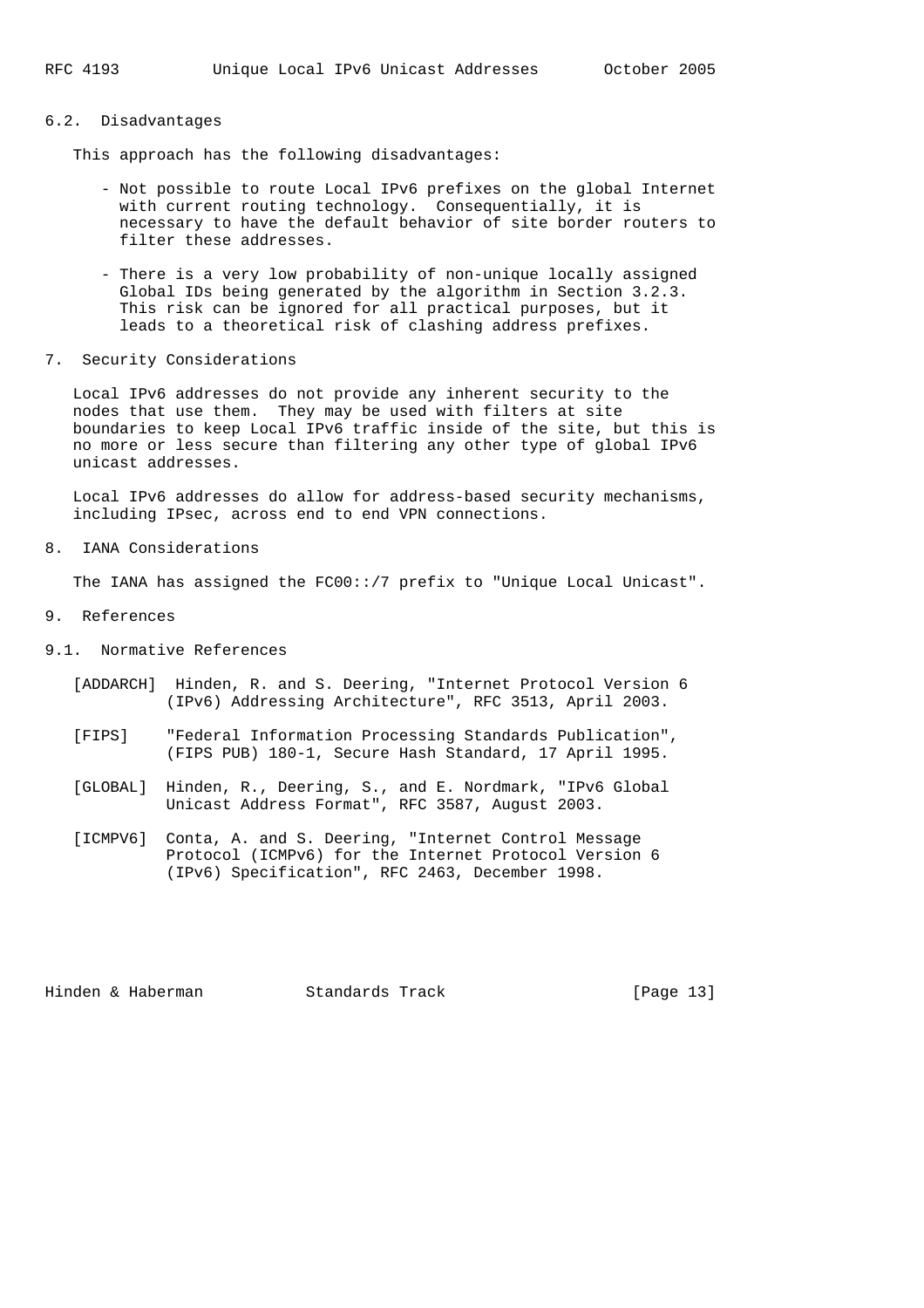- [IPV6] Deering, S. and R. Hinden, "Internet Protocol, Version 6 (IPv6) Specification", RFC 2460, December 1998.
- [NTP] Mills, D., "Network Time Protocol (Version 3) Specification, Implementation and Analysis", RFC 1305, March 1992.
- [RANDOM] Eastlake, D., 3rd, Schiller, J., and S. Crocker, "Randomness Requirements for Security", BCP 106, RFC 4086, June 2005.
- [RFC2119] Bradner, S., "Key words for use in RFCs to Indicate Requirement Levels", BCP 14, RFC 2119, March 1997.
- [SHA1] Eastlake 3rd, D. and P. Jones, "US Secure Hash Algorithm 1 (SHA1)", RFC 3174, September 2001.

9.2. Informative References

- [ADDAUTO] Thomson, S. and T. Narten, "IPv6 Stateless Address Autoconfiguration", RFC 2462, December 1998.
- [ADDSEL] Draves, R., "Default Address Selection for Internet Protocol version 6 (IPv6)", RFC 3484, February 2003.
- [DHCP6] Droms, R., Bound, J., Volz, B., Lemon, T., Perkins, C., and M. Carney, "Dynamic Host Configuration Protocol for IPv6 (DHCPv6)", RFC 3315, July 2003.
- [POPUL] Population Reference Bureau, "World Population Data Sheet of the Population Reference Bureau 2002", August 2002.
- [RTP] Schulzrinne, H., Casner, S., Frederick, R., and V. Jacobson, "RTP: A Transport Protocol for Real-Time Applications", STD 64, RFC 3550, July 2003.

Hinden & Haberman Standards Track [Page 14]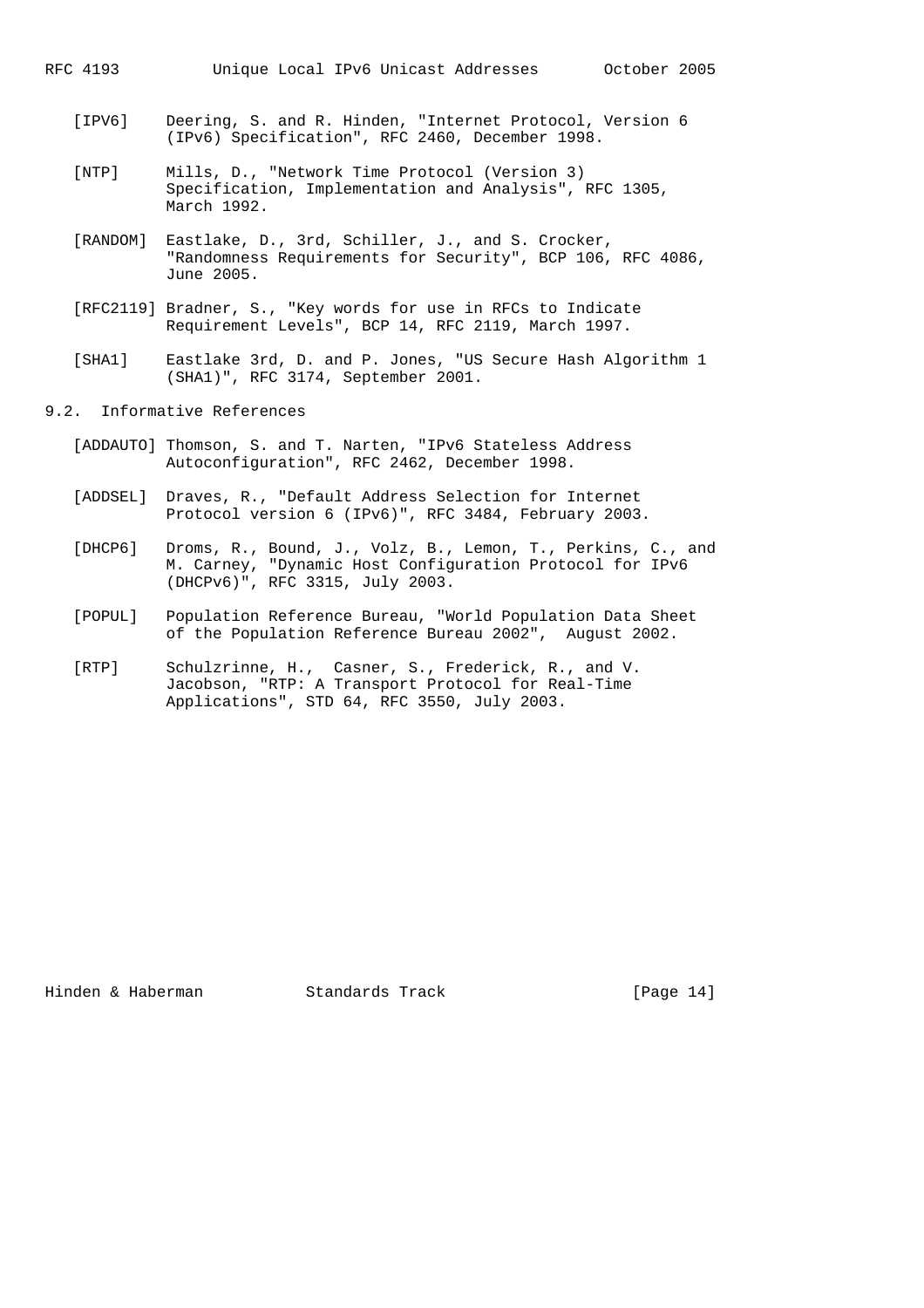Authors' Addresses

 Robert M. Hinden Nokia 313 Fairchild Drive Mountain View, CA 94043 USA

 Phone: +1 650 625-2004 EMail: bob.hinden@nokia.com

 Brian Haberman Johns Hopkins University Applied Physics Lab 11100 Johns Hopkins Road Laurel, MD 20723 USA

 Phone: +1 443 778 1319 EMail: brian@innovationslab.net

Hinden & Haberman Standards Track [Page 15]